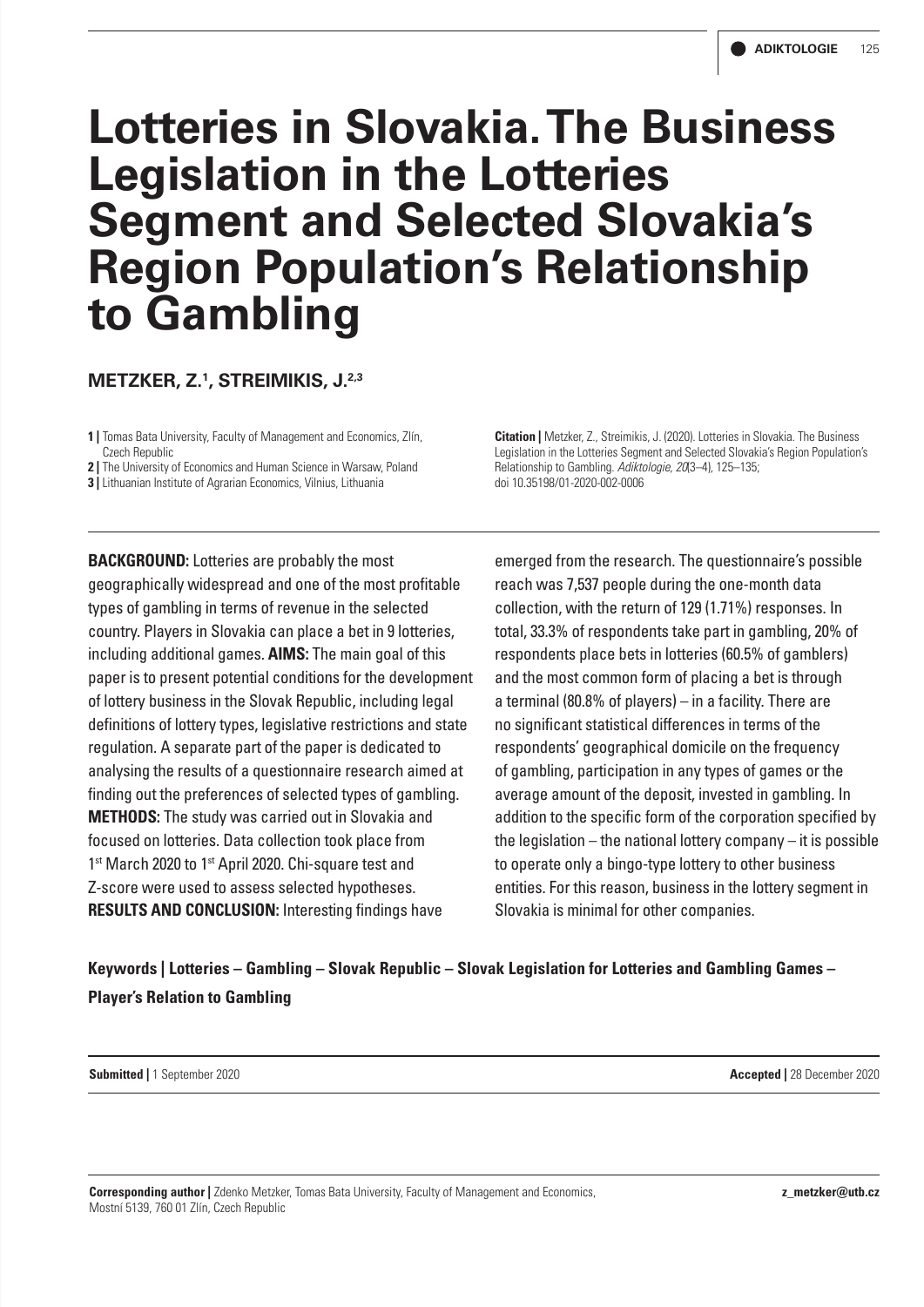#### **• 1 THEORETICAL BACKGROUND**

Gambling is not a recent history phenomenon; its origins can be found in history far before our era. Stein and Birngham Evans (2009) mention that a tomb was discovered in Ancient Egypt containing 4,000 years old dice, evidence of gambling can be found in China and Japan around 2300 BC. In the Middle Ages, soldiers and traders on the road, during their stays in inns, often overwhelmed by alcohol, indulged in various games of chance. At the beginning of the modern age, i.e. in the first half of the 16<sup>th</sup> century, lotteries became very popular, especially in Western European countries, as a means of raising funds for royal courts, often as a form of "voluntary taxation" (Stein & Birngham Evans, 2009).

According to Prunner (2013), some individuals have joined games of various kinds in the past, which brought them excitement, resulting from the possibility of betting and subsequently winning. The opportunity to get more amount than was invested attracts a significant number of people. Not all players belong to the category of individuals who are not aware of the possible risk and are blinded by the desire to win, thus losing the inhibition of self-regulation. They control their investments and "gamble" in moderation to fill a range of entertainment.

Available statistics on gambling in Slovakia, published in 2018 (Financial Directorate of the Slovak Republic, 2018), show a declining number of gambling establishments, e.g. in 2015, the number of operations was more than 14.5 thousand, this decreased to 11 thousand in 2017, but deposits increased between these periods by almost 14%. The value was €3.457 billion in 2017. Nevertheless, in 2017, transfers from gambling to the state budget amounted to nearly €198 million, which, when recalculated, accounted for revenues from gambling levies. This amount equals to 1.407% of state budget revenues in 2017, which totalled €14.014 billion. If we transferred funds from gambling to expenditures into state health care facilities, which in 2017 amounted to €1,294.64 million, we would thus reimburse 15.235% of these expenses (Ministry of Finance of the Slovak Republic, 2020). In 2020, according to the Central Register of Gambling Operators, 70 entities were operating some type of gambling, and a total of 140 individual licenses and 31 general licenses were granted by the Gambling Regulatory Authority (Gambling Regulatory Authority, 2020).

Many studies by several authors (e.g. Nespoř, 2011; Prunner, 2013) show that the prevalence of pathological gamblers in different countries is in the range of 2% for those who occasionally experience minor problems. In the group of players who experience major problems and adverse links, the prevalence of pathological gambling is around 0.7%. According to Prunner, the level of gambling, which causes the occasional occurrence of minor problems, appears to be risky and can be considered a transitional boundary. In the case of gaming leading to major issues and adverse connections, this causes the individual to negatively affect their life and lives of people around them. The survey from April 2019 (Ford & Håkansson, 2020), conducted in

Sweden, showed 5.7% of gamblers are addicted. The authors used the screening of a lifelong history of pathological gambling, using structured questions (so-called NODS). The estimated prevalence of the most severe form of gaming disorder (pathological gambling) is up to 1.2% of the total population based on research from the Czech Republic (Mravčík et al., 2015). Similar opinions are held by Ostrovský (2017), who claims that approximately 5% of the adult population in the Czech Republic are at-risk players, of which one fifth to one-tenth (i.e. 0.5–1% of the population) are pathological players.

Drbohlavová et al. claim that electronic gambling (i.e. gambling on the Internet and games operated on electronic devices – slot machines) represents the largest market segment abroad and also in the Czech Republic and poses a far higher risk to gamblers than lotteries or scratch cards, in which there is a lower risk of addiction with a financially destructive consequence. According to statistics from 2013, electronic gambling – games on electronic devices – accounted for 3.7 devices per 1,000 inhabitants. In particular, electronic gambling players form a majority of people suffering from problems associated with participation in gambling (Drbohlavová et al., 2015 & Williams et al., 2012).

We can conclude that approximately 95% of players consider participating in gambling to be a recreational activity without any negative impact on the real-life of the individual and their surroundings based on recent research (Ford & Håkansson, 2020). An interesting finding is that men prefer to participate in knowledge-based games, and women prefer lotteries or board games (Ariyabuddhiphongs, 2012).

#### **1.1 Gambling**

According to *Act no. 30/2019 Coll.* a game can be considered a gambling game if the player can win, have they met the game's conditions and paid a deposit and placed a bet. These games are divided into lottery games, charity lotteries, table and betting games, games on slot machines or video game terminals, technical devices operated directly by players and games of chance on other technical devices. Lottery games are according to §5 of *Act no. 30/2019 Coll.* gambling games in which winnings are declared and distributed according to predetermined rules in the plan of the game. A win condition might be, e.g. guessing a specific number, group of numbers, numerical order, character or image, or obtaining a coupon, ticket or other document that contains a value compared to the value determining the result of the game. The value that determines the outcome of the lottery game is chosen by a draw, for example, randomly drawing a number or a lot (*Act 30/2019 Coll.*).

#### **1.2 Lotteries**

According to *Act no. 30/2019 Coll.* a lottery means a game in which the win is conditioned by guessing a specific number or a combination of numbers, or numerical order. In these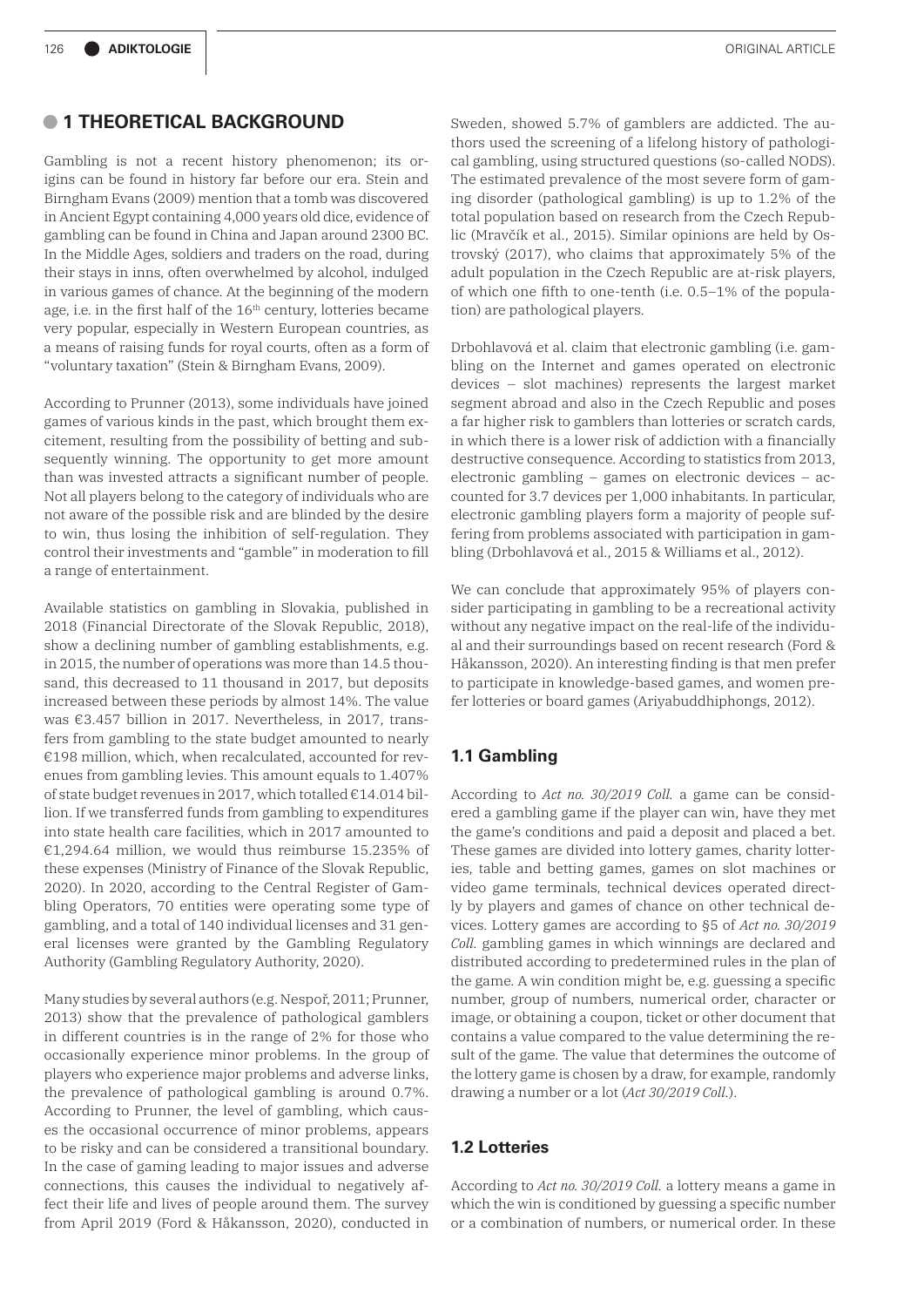games, the number of players is not predetermined; also, the amount of the game principal is not predetermined. The final reward is calculated according to the number of winners or the total amount of bets, or a predetermined proportion or is calculated by multiplying the bet according to how the player guessed from the limited number of drawn numbers the number of drawn numbers determined by the game plan. The law defines four types of number lotteries:

- **lotto** is a lottery in which the winnings are calculated according to the number of winners and the total amount of bets by a predetermined share in the game plan. The total amount earmarked for winnings is divided into several ranks, and all winnings of the same rank must be the same (*Act no. 30/2019 Coll.*). The North American Association of State and Provincial Lotteries (2020) defines lotto as a lottery game from which a player chooses "X" numbers from the "Y" field. Games are often referred to as e.g. lotto 6 of 49. The games have several levels of prizes determined by the game plan, including the main award, so-called jackpot, which increases if the no correct guess is not made (North American Association of State and Provincial Lotteries, 2020).
- **keno** is according to *Act 30/2019 Coll.* a lottery in which the win is determined by a multiple of the bet according to the rules set out in the game plan. The North American Association of State and Provincial Lotteries (2020) adds that keno is a lottery game in which a player chooses a number of "X" numbers to match as many "Z" numbers as possible from the field of the "Y" numbers. One of the classic keno games is 10 out of 20 out of 80. In most keno games, players can choose how many numbers they want to select, i.e. they can change the value of "X", which affects their chances of winning (North American Association of State and Provincial Lotteries, 2020).
- **bingo** is a lottery game in which an unspecified number of numbers from a closed number line is drawn according to the game plan's rules from an unspecified number of players and the amount of the winning principal. The amount of individual winnings is determined according to the total amount of bets, the winning principal, the type of the winning category of the bingo and the results of the draw (*Act No. 30/2019 Coll.*). The Alcohol and Gambling Commission of Ontario (2020) defines bingo as a gambling game where players win a prize, respectively prizes for being the first to complete the specified arrangement of numbers on a pre-printed ticket signed for a specific game, based on a random selection – drawing numbers. Multiple prizes can be awarded in one bingo game, e.g. three prizes can be awarded for playing one game – each for filling in: a) the inner square, b) the outer square and c) the full ticket. The game ends when all three prizes in the game have been awarded.
- **special bingo** is a particular type of bingo game in which bets are accepted, and winnings are paid out through a terminal in the facilities or via internet. The draw and the entire course of the special bingo are carried out centrally, while its progress and results are usually published by the mass media (*Act 30/2019 Coll.*). In the past (between years 1996–2007), the state lottery compa-

ny TIPOS operated this type of lottery under the name "TIPOS-BINGO" nationwide. By gradual drawing, it was possible to participate in following categories: (pay attention, not the rule as in the definition of the Alcohol and Gambling Commission of Ontario – which defines the game of bingo, which is held in the so-called bingo halls according to the approved schedule – it is not a game at the national level): a) four corners, b) diagonals, c) jackpot and d) TIPOS-BINGO – the full ticket (TIPOS, 2007).

The Slovak legislation defines a particular gambling game, the so-called **state lottery** – lottery (lotto, keno including additional games), special bingo and lottery of receipts of income prepared according to a special regulation. The state lottery operator must be an entity, a joint-stock company, which has been granted a state lottery license by the government. This company must bear the designation "national lottery company". The national lottery company's registered capital is at least €1,7 million (*Act 30/2019 Coll.*).

A specific type of gambling, with elements of a lottery, can be a **charity lottery**. According to *Act no. 30/2019 Coll.* a charity lottery is a gambling game with some of the features of lottery games, including number lotteries, betting games, including non-sporting betting event features. Proceeds from the charity lottery operation must be used for purposes under *Act no. 595/2003 Coll.* on income tax, as amended. An individual license to operate a charity lottery can be granted only to a foundation based in Slovakia. Or to an interest association to a foundation based in the Slovak Republic, if the foundation capital is at least €166,000 or such amount represents the sum of foundation assets of all members of the interest association. Moreover if in the last five years the foundation has provided at least €5 million for public benefit purposes for civic associations, non-profit organisations, etc. with the fact that each year the foundation provided €830,000 to at least 100 civic associations of non-profit organisations providing a public benefit purpose. And if in the last five years in each year the foundation or members of the interest association have submitted an auditor's report to the register of financial statements (*Act No. 30/2019 Coll.*).

For comparison, Stein and Birngham Evans (2009) state that in the USA, a charity lottery is one of the legal types of gambling that are established, respectively implemented for fundraising activities. These games have the most common form in school raffles, bingo games operated in churches of a certain community or so-called "Las Vegas nights" – a lucrative way for charities to raise money (Vegas Nights Entertainment, 2020). Some US states have established separate divisions for charitable games; in general, this type of gambling is not strictly regulated because the proceeds are intended for non-profit organisations sponsored by them (Stein & Birngham Evans, 2009).

#### **1.3 Gambling games legislation**

Governments have recognised that gambling leads to various social and economic damages, similarly to tobacco and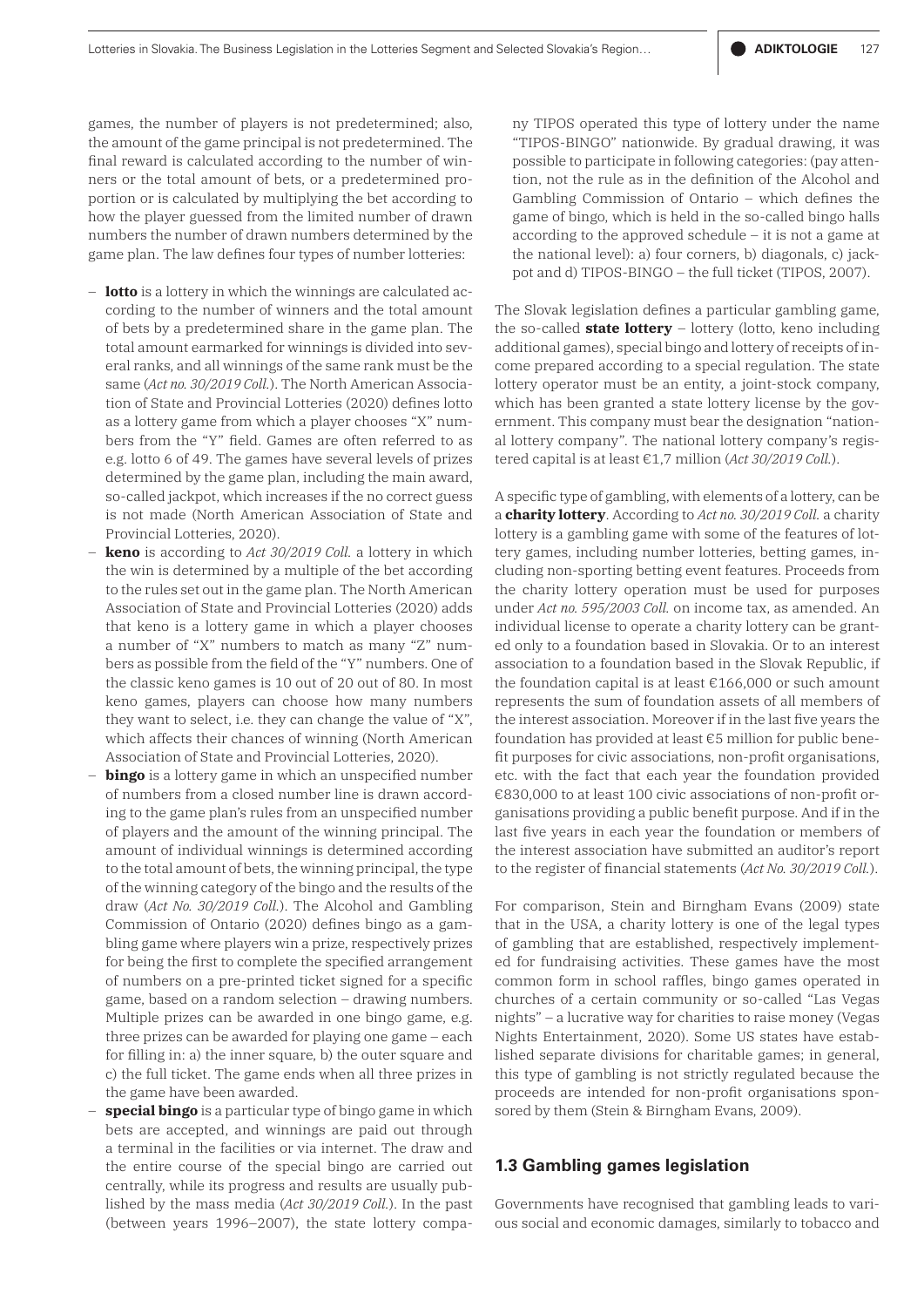alcohol and put in place public policies based on harm reduction. A key factor of this unprecedented growth is the increasingly sophisticated technology of designing and delivering gambling products and the availability of machinery and equipment (Hancock et al., 2008). Limited-income governments worldwide are increasingly relying on gambling taxes. Gambling has become an important area of public policy and government activity. Damages associated with gambling, together with tobacco and alcohol, require the need for specific laws and regulations, focusing on the potentially harmful effects of product use, licensing and specific training to prevent the damage they have under certain conditions of supply and use for adverse economic, social and other impacts on users, their families and communities. Some jurisdictions recognise such damages and have an unrestricted veto on gambling and operating licenses under an exemption. Regulatory and technological factors mostly work on the basis of the development of the regulated gambling industry. From a technological point of view, the development of new information technologies has led to the creation and offer of innovative ways of gambling that have captured new preferences of players. The aim of public administration control is to protect consumers from illegal gambling proposals and the proper development of the market (Calvosa, 2013).

In the Slovak Republic, gambling is very strictly regulated and conditioned by various laws and regulations. The primary source of Slovak law focused on gambling is *Act no. 30/2019 Coll.* on gambling, which opens up opportunities for doing business in online casinos – opening up the online gambling segment.

Knowledge of legislative sources is important for the activity of lotteries in the gambling business:

- **Act no. 30/2019 Coll. on Gambling and on Amendments to Certain Acts** regulates the conditions for the operation and promotion of gambling, the rights and obligations of the gambling operator, the supervised entity and the player, the position and competence of the national lottery company, state supervision over the operation of gambling and other requirements. The purpose of this Act is in the public interest to create conditions for the protection of public order in the operation of games and also to ensure compensation for risks arising from the operation and participation in gambling.
- **Decree no. 60/2019 Coll. The Ministry of Finance of the Slovak Republic**, which establishes the content and scope of data entered in the list of foreign representations and requirements for applications concerning the list of foreign representations. It is intended for legal entities domiciled in another member state of European Union interested in gambling in the Slovak Republic based on an individual or general license, which, however, must create its foreign representation in the territory of the Slovak Republic. This decree clearly defines the application requirements for foreign entities with representation in the Slovak Republic territory.
- **Decree no. 134/2019 Coll. The Ministry of Finance of the Slovak Republic**, which clearly defines the submission of data on technical equipment used in the operation of gambling, formulates models for billing levies and monthly contribution to the Gambling Regulatory Authority, explains the requirements for submitting accounting and reporting data and other provisions.
- **Decree no. 142/2019 Coll. The Ministry of Finance of the Slovak Republic**, which defines requirements for technical equipment and systems used in the operation of individual types of gambling, including details of deposits, bets and winnings for individual types of gambling. The requirements apply to technical equipment and systems used in the operation of gambling games in the form of servers. Data on all games are recorded and protected in these servers, allowing online access to data on ongoing games for Gambling Regulatory Authority. Another requirement arising from the decree is focused on specific technical requirements for equipment in the operation of lotteries and bingo and other games.
- **Decree no. 437/2019 Coll. the Ministry of Finance of the Slovak Republic**, which lays down the requirements for the application for a professional assessment of technical equipment and systems used in the operation of gambling, i.e. all the necessary data on the equipment that will be used in the operation of gambling, i.e. in the case of number lotteries, technical equipment for drawing numbers, specialised equipment for collecting bets (terminals), etc.

The state authorities for gambling in Slovakia are the Ministry of Finance of the Slovak Republic and the Gambling Regulatory Authority – a newly established office, which takes over the performance of state administration in gambling from the Ministry of Finance of the Slovak Republic from 1st June 2019. The office issues licenses of various types – general license and individual license, supervises compliance with the law and licensing conditions and control over compliance with the law, manages contributions to the state budget, maintains a central register of gambling operators, imposes sanctions under *Act no. 30/2019 Coll.*, etc. The office's main task is to create conditions for the protection of public order in the operation of gambling and to ensure social compensation for the risks arising from participation in the game and its operation. The office's operation is also financed from the monthly contribution and the gambling operator's special contribution. The final supervisory authority for the area of gambling is the municipality, which performs the administrator of the levy to the municipal budget, imposes sanctions according to legal regulations and can establish various decisions through generally binding regulations, e.g. on location, resp. non-location of gaming rooms, casinos, apply the conditions according to other legal regulations, the municipality may also determine the days during which will be prohibited to operate gambling in the municipality territory.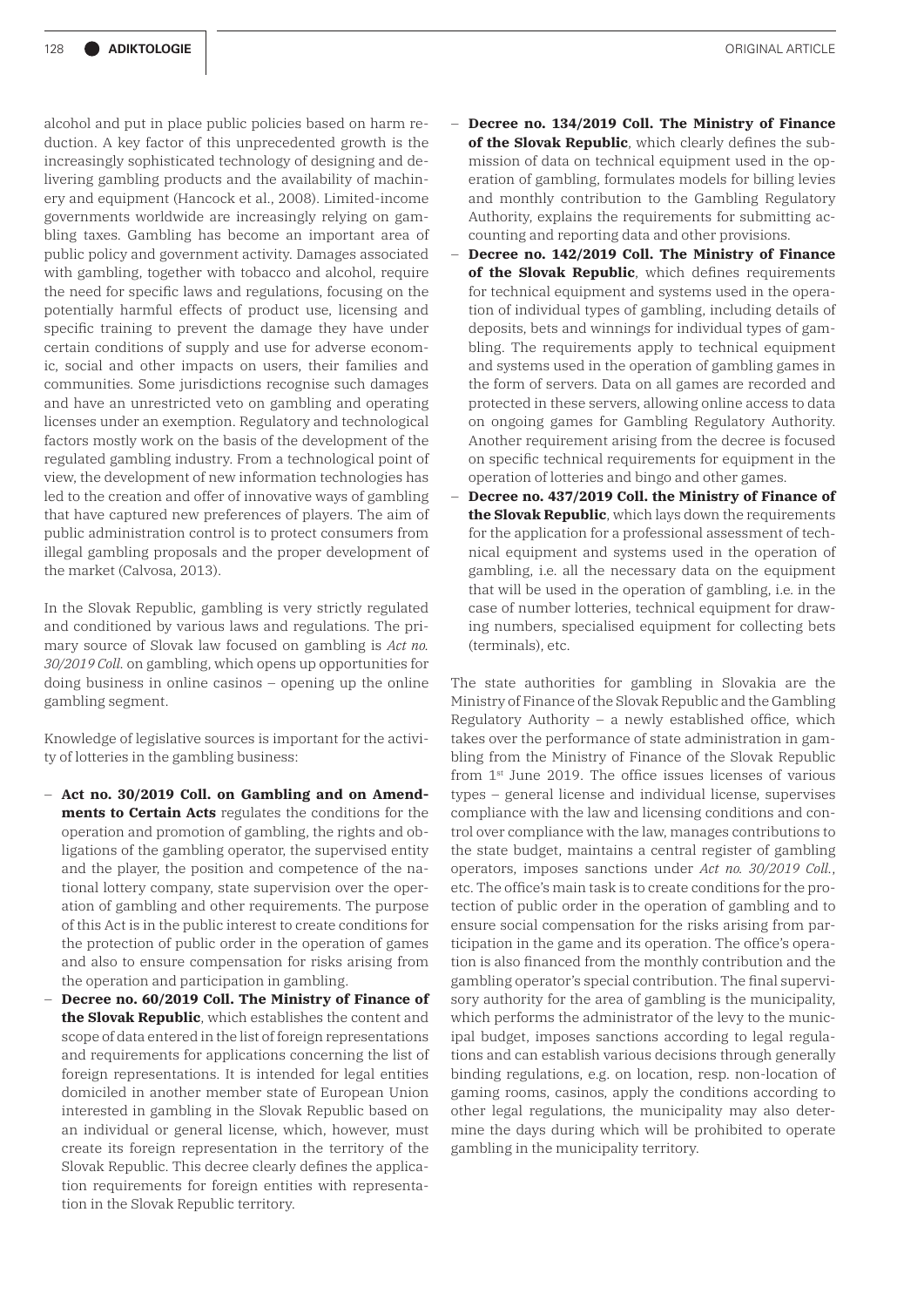## **• 2 AIMS, METHODOLOGY AND DATA**

In connection with the aims of our study, an electronic questionnaire data collection was carried out. The collection of answers took place from 1st March 2020 to 1st April 2020, and the questionnaire was published on the Slovak town Považská Bystrica's social network. Due to the beginning and accumulating COVID-19 crisis and the related constant need to get information to citizens, this caused the insufficient display of the post with the questionnaire; therefore, there was a representative sample of 129 respondents.

The aim of the research was to find out the preferences of gambling among the population of the selected region. In the introduction, the questions focused on finding out which type of gambling games the respondent knows and whether they ever participate in gambling. Respondents who stated that they participate in gambling were asked how often they participate in gambling, for what reason and how much money they invest in gambling per week. Subsequently, the frequency of participation of the respondent in individual types of gambling was examined. The significant response was any positive response to participation in lotteries. Respondents participating in lotteries have been asked a series of questions to determine which lotteries they participate in and which one they prefer the most. The critical aspect was finding out how they place bets in lotteries – whether in a terminal in some facility or via the Internet.

Attitudes towards gambling, especially in the context of lotteries, have been examined in connection with the following hypotheses:

*H1: More than 50% of players of gambling games participate in lotteries.*

*H2: There are statistically significant differences in participation in individual types of gambling in the context of respondents' domicile.*

*H3: There are statistically significant differences in attitudes to the frequency of players' participation in lotteries depending on the respondents' domicile.*

*H4: There are statistically significant differences in the average value of funds invested in gambling per week, depending on the respondent's domicile.*

In addition to the questionnaire, data were obtained from benchmarking, especially from the national lottery company TIPOS a. s., which created the competition's final picture, respectively investigating the lottery operator in the selected geographical area.

## **• 3 RESULTS**

#### **3.1 Questionnaire survey**

The social media post with the questionnaire reached 7,537 followers during the one-month data collection (form 1st March 2020 to 1st April 2020). In total 129 (1.71%) responses returned, of which 47.3% participants were inhabitants of Považská Bystrica, 30.2% were from Považská Bystrica district, 20.9% were from Púchov, Ilava and Bytča districts, and 1.6% of respondents were from other districts. In terms of gender, 48.8% were women, and 51.2% were men. In terms of age, 45.0% of respondents were in the age group of 18–35 years, 31.0% belong to the age group between 36–50 years, the age group of 51–65 made up another 14.7% of the participants and the remaining 9.3% were participants over 66 years old. *Table 1* shows the research sample demographic characteristics, which was primarily divided by districts. Resulting value "% of total respondents" was used as 100% value for further segmentation by sex and age.

Overall, 7.8% of questionnaire respondents regularly participate in gambling, 25.6% sporadically and 66.7% of respondents do not play gambling games. Of those who participate in gambling, 39.5% do that less than once a month, 25.6% 1–3 times a month, 23.3% once a week and 11.6% several times a week. In terms of the average weekly value invested in gambling, 44.2% of respondents spend less than  $€2, 39.5%$  up to  $€10$  and 16.3% over  $€10$  per week.

When examining the participation of players in gambling games, the percentage values of the game types are as follows:

- scratch cards 48.9%
- raffles 27.9%
- lottery of receipts of income 9.3%
- table games (roulette, card games, etc.) 11.6%
- betting games 34.8%
- gambling on slot machines 16.3%
- lotteries 60.4%

| <b>District</b>                | $%$ of total<br>respondents | <b>Male</b><br>(%) | <b>Female</b><br>(%) | Age 18-35<br>(%) | Age 36-50<br>(%) | Age 51–65<br>(%) | Age 66+<br>(%) |
|--------------------------------|-----------------------------|--------------------|----------------------|------------------|------------------|------------------|----------------|
| Town Považská Bystrica         | 47.29                       | 49.18              | 50.82                | 34.43            | 31.15            | 19.67            | 14.75          |
| District Považská Bystrica     | 30.23                       | 46.15              | 53.85                | 64.10            | 28.21            | 7.69             | 0.00           |
| Púchov, Ilava & Bytča District | 20.93                       | 59.26              | 40.74                | 37.04            | 37.04            | 14.81            | 11.11          |
| Other                          | 1.55                        | 100.00             | 0.00                 | 100.00           | 0.00             | 0.00             | 0.00           |

**Table 1** | Demographic research sample characteristics Source: own data processing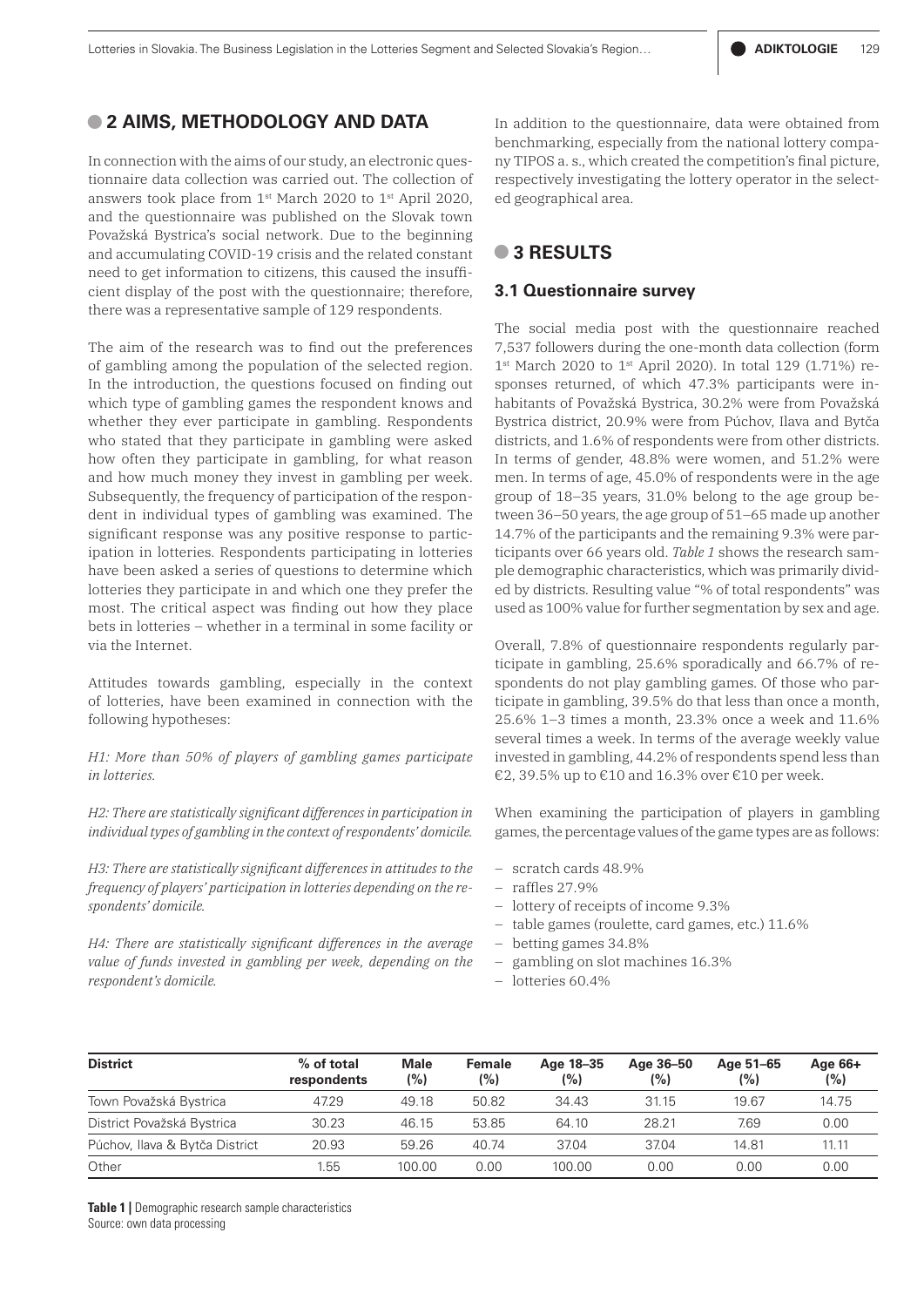Of the total number of respondents, 20% of respondents participate in lotteries. In terms of preferences, where there was only one answer, the most preferred lottery is *Loto* (34.6%), followed by *Eurojackpot* (30.8%), *Euromilióny* (19.2%) and 11.5% preferred lottery *Keno 10*.

It was further examined whether the price of one bet is adequate to the possible amount of winnings and the probability of achieving it. Respondents expressed the attitude: *yes* (23.1%); *no* (3.8%); *I can't judge* (46.2%), and *I never thought about it* (26.9%).

In terms of placing a bet, a large number of players place bets via the terminal in a facility (80.8%) and only 19.2% via the Internet. The author believes that this is also due to anonymity because when placing a bet over the Internet, it is necessary to create a player account.

Within the research, four hypotheses were defined. Chisquare test and Z-score were used for their assessment. Based on the determination of p-values, the statistical significance of perceived differences was determined. In terms of domicile of respondents for statistical calculations, respondents were divided geographically into following territories: *Považská Bystrica* (city Považská Bystrica + inhabitants of the district Považská Bystrica) – 101 respondents, *Považie* (districts Bytča, Púchov and Ilava) – 26 respondents. Other respondents 1.55% (2) from different districts than those listed were not included.

*H1: More than 50% of players of gambling games participate in lotteries.*

Based on data from a questionnaire survey, 33.3% of the total number of respondents participate in gambling. Up to 60.5% of players participate, resp. concludes lottery bets. Based on the data, we confirm hypothesis H1.

*H2: There are statistically significant differences in participation in individual types of gambling in the context of respondents' domicile.*

The following question was answered by 33.3% of respondents who commented on each option. Only positive values are shown in the table, i.e. statements of respondents – players of the game types. The structure of responses to H2 is shown in *Table 2*.

To calculate  $\chi^2$ , the values of the lottery of receipts of income and the raffles were merged, as well as table games and the betting games due to the non-zero member – the value of  $\chi^2$  = 1.2263; p-value = 0.867072;  $\alpha$  = 0.05.

We reject hypothesis H2 because there are no statistically significant differences in participation in individual types of gambling in the context of respondents' domicile.

*H3: There are statistically significant differences in attitudes to the frequency of players' participation in lotteries depending on the respondents' domicile.*

The above statistical calculations in *Table 3* show no statistically significant differences in attitudes to the frequency of players' participation in number lotteries, depending on the respondents' domicile. We reject hypothesis H3.

|                               | <b>Total</b><br>$(\%)$ | Považská<br>Bystrica (%) | Považie<br>(%) | Z-score   | Z-score<br>p-value |
|-------------------------------|------------------------|--------------------------|----------------|-----------|--------------------|
| scratch cards                 | 48.84                  | 48.39                    | 50.00          | $-0.0949$ | 0.92828            |
| raffles                       | 27.91                  | 25.81                    | 33.33          | $-0.4936$ | 0.62414            |
| lottery of receipts of income | 9.30                   | 12.90                    | 0.00           | 1.3066    | 0.1902             |
| table games                   | 11.63                  | 16.13                    | 0.00           | 1.4799    | 0.13888            |
| betting games                 | 34.88                  | 35.48                    | 33.33          | 0.1327    | 0.89656            |
| gambling on slot machines     | 16.28                  | 19.35                    | 8.33           | 0.8781    | 0.37886            |
| lotteries                     | 60.46                  | 58.06                    | 66.67          | $-0.5175$ | 0.60306            |

**Table 2 |** Structure of responses to hypothesis H2

Source: own data processing

|                           | <b>Total</b><br>(%) | Považská Bystrica<br>(%) | Považie<br>(%) | Z-score   | Z-score<br>p-value |
|---------------------------|---------------------|--------------------------|----------------|-----------|--------------------|
| I do not place bets       | 39.53               | 41.94                    | 33.33          | 0.5157    | 0.60306            |
| I bet a few times a month | 39.53               | 38.71                    | 42.67          | $-0.1779$ | 0.85716            |
| i bet 1–3 times a week    | 20.94               | 19.35                    | 25.00          | $-0.4082$ | 0.6818             |

**Table 3 |** Structure of responses to hypothesis H3 Note: Value of  $\chi^2 = 0.3128$ ; p-value = 0.855277;  $\alpha = 0.05$ Source: own data processing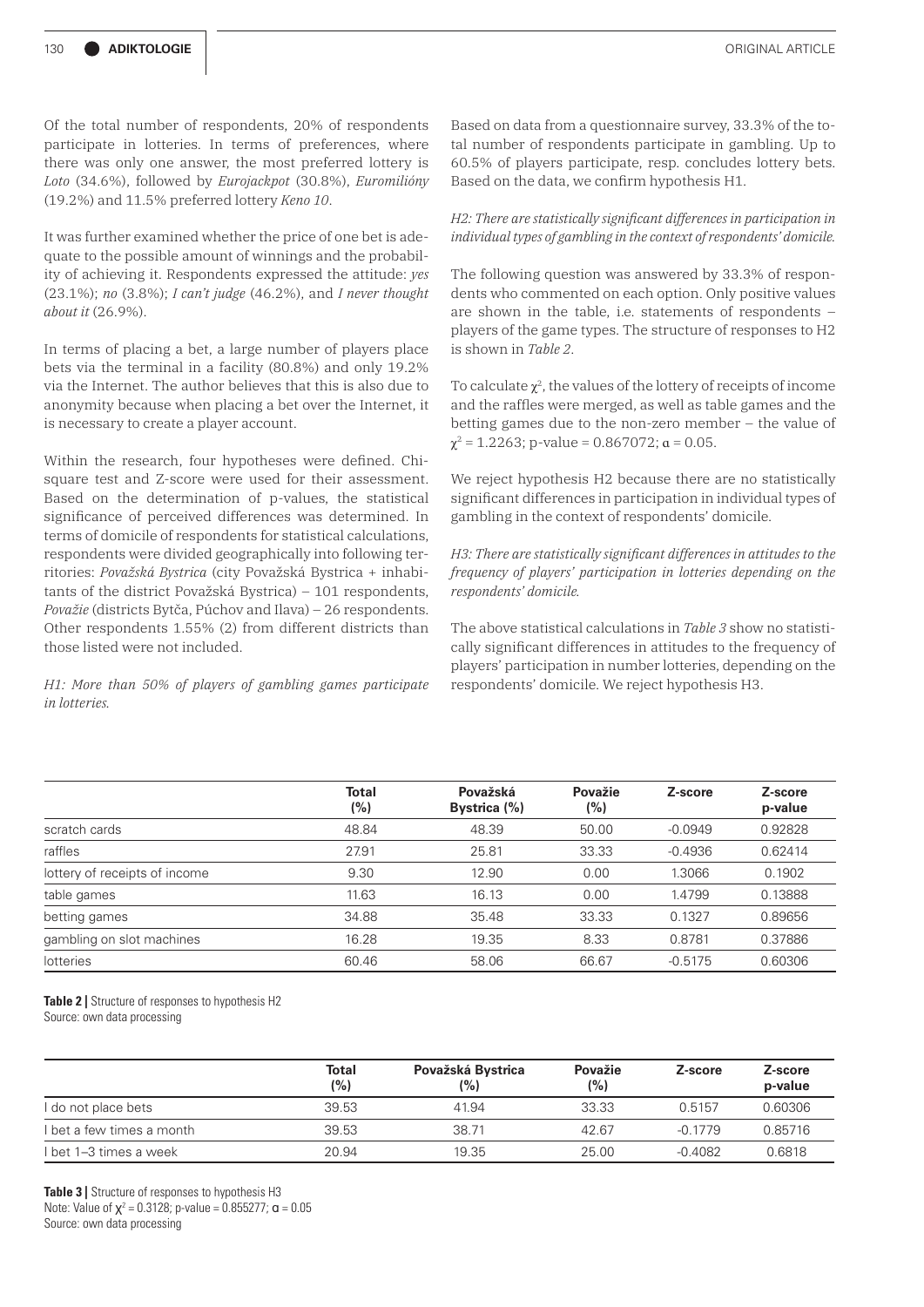|                           | <b>Total</b><br>(%) | Považská Bystrica<br>(%) | Považie<br>(%) | Z-score   | Z-score<br>p-value |
|---------------------------|---------------------|--------------------------|----------------|-----------|--------------------|
| Amount up to $\epsilon$ 2 | 44.19               | 48.39                    | 33.33          | 0.8961    | 0.37346            |
| Amount up to $€10$        | 39.53               | 35.48                    | 50.00          | $-0.8733$ | 0.3843             |
| Amount over €10           | 16.28               | 16.13                    | 16.67          | $-0.0428$ | 0.9681             |

**Table 4 |** Structure of responses to hypothesis H4 Note:  $\chi^2$  = 0.9063; p-value = 0.635614;  $\alpha$  = 0.05 Source: own data processing

*H4: There are statistically significant differences in the average value of funds invested in gambling per week, depending on the respondent's domicile.*

The results, illustrated in *Table 4*, show no statistically significant differences in the average weekly value of funds invested in gambling, depending on the respondents' domicile. We reject the H4 hypothesis.

### **3.2 Activities of the national lottery company TIPOS a. s. in the lottery segment in the selected territory**

The segment of lotteries in Slovakia is provided by the national lottery company TIPOS a. s., owned by the Slovak Republic, which operates six lotteries, including additional premium games on its own, and three lotteries, including additional premium games, in cooperation with foreign partners. Players can place a bet on games via the terminal in a facility or via the Internet.

After studying the annual report of the national lottery company TIPOS a. s. for the year 2018, which is 100% owned by the Ministry of Finance of the Slovak Republic, we obtained information on its net profit of almost €8.1 million. In the case of differentiation into lotteries, the revenues are €406.75 million. Cost of prizes being €302.73 million, then

the profit for lotteries before taxes and levies is €104.02 million (TIPOS, 2019).

TIPOS terminals are located at selected branches of Slovenská Pošta – a state enterprise. It has 25 terminals in Považská Bystrica, 17 in the district of Bytča, 26 in the district of Púchov and 34 in the district of Ilava 34 (TIPOS, 2020). A total of 102 terminals are placed in our selected area, which according to the annual report for 2018 makes up 3.59% of the total terminals for 31st December 2018 (2,837). The average weekly revenue per terminal was €1,784.12.

*The most common and most used method of placing a bet in lotteries, and thus logically also the highest share in total revenues, has the volume of bets placed in facilities via terminals* (TIPOS, 2018). Based on the statement, we count on 75% of the total revenues of lotteries are generated by terminals, and with the number of 2,683 active terminals during 2017.

The *Table 5* shows that the average weekly revenue from lotteries for a terminal is  $E758$ , in the case of conversion to betting period €427. In 2018, revenues from lotteries amounted to  $€183.584.757$ . This year (2020), the game eKlub KENO was added. Compared to the year calculated by us, there was an increase in sales of 10.56%. Based on the opinion in the annual report: *The traditional game LOTO has stabilised after fluctuations in previous years* (TIPOS, 2019), we

| Lottery type      | Total revenue (€) | <b>Sales for terminals</b><br>75% (€) | Price of one<br>bet $(\epsilon)$ | Lottery draws<br>per week | <b>Number</b><br>of sold bets |
|-------------------|-------------------|---------------------------------------|----------------------------------|---------------------------|-------------------------------|
| <b>LOTO</b>       | 56 292 488        | 42 219 366                            | 0.80                             | 2                         | 52 774 208                    |
| Eurojackpot       | 28 935 374        | 21 701 531                            | 2.00                             |                           | 10 850 765                    |
| Eurojackpot Joker | 4 305 057         | 3 228 793                             | 1.00                             |                           | 3 228 793                     |
| KENO 10           | 20 570 195        | 15 427 646                            | 0.80                             | $\overline{7}$            | 19 284 558                    |
| Klub KENO         | 24 957 898        | 18 718 424                            | 1.00                             | 2520                      | 18 718 424                    |
| Euromilióny       | 15 224 822        | 11 418 617                            | 1.20                             | 2                         | 9 5 1 5 5 1 4                 |
| Euromilióny Joker | 287 685           | 965 764                               | 0.50                             | 2                         | 1931528                       |
| <b>JOKER</b>      | 6 130 325         | 4 597 744                             | 0.40                             | 2                         | 11 494 359                    |
| LOTO $5z35$       | 7 250 844         | 5438133                               | 0.40                             | 2                         | 13 595 333                    |
| <b>KENO Joker</b> | 1 092 494         | 819 371                               | 0.30                             | 7                         | 2 731 235                     |
| <b>TOTAL</b>      | 166 047 182       | 124 535 387                           |                                  |                           | 144 124 715                   |

**Table 5 |** TIPOS lotteries and calculation of sales and draws for terminals placed in facilities Source: own data processing based on the TIPOS Annual Report 2017 (TIPOS, 2018).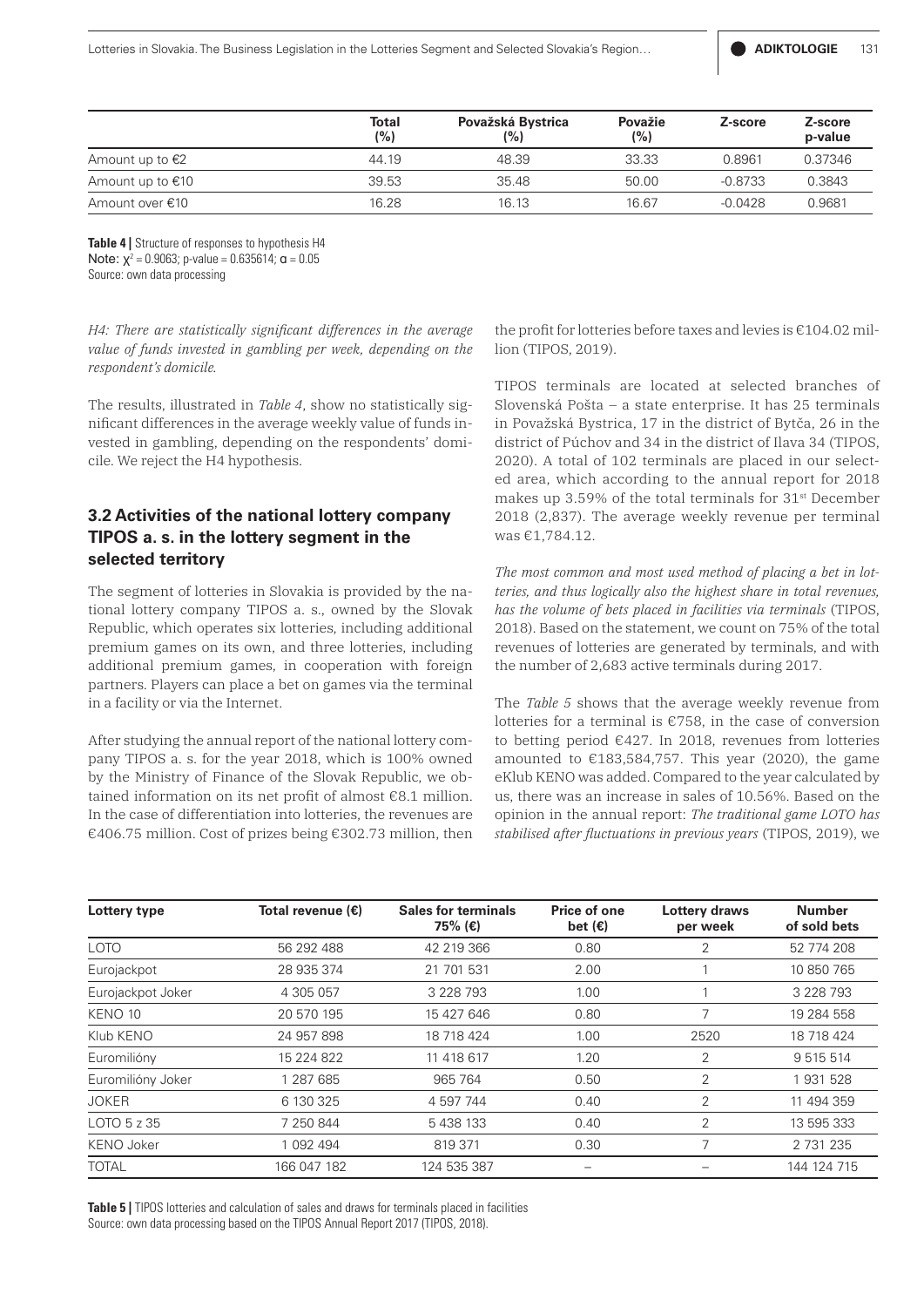|                   | <b>Total closed</b><br>bets per week | <b>Closed bets per</b><br>week for one<br>terminal | <b>Closed bets per</b><br>betting period for<br>one terminal | <b>Weekly revenue</b><br>per terminal $(\epsilon)$ | <b>Betting period</b><br>revenue per<br>terminal $(\epsilon)$ |
|-------------------|--------------------------------------|----------------------------------------------------|--------------------------------------------------------------|----------------------------------------------------|---------------------------------------------------------------|
| <b>LOTO</b>       | 014 889                              | 378                                                | 189                                                          | 303                                                | 151                                                           |
| Eurojackpot       | 208 669                              | 78                                                 | 78                                                           | 156                                                | 156                                                           |
| Eurojackpot Joker | 62 092                               | 23                                                 | 23                                                           | 23                                                 | 23                                                            |
| KENO 10           | 370 857                              | 138                                                | 20                                                           | 111                                                | 16                                                            |
| klub KENO         | 359 970                              | 134                                                | n/a                                                          | 134                                                | n/a                                                           |
| Euromilióny       | 182 991                              | 68                                                 | 34                                                           | 82                                                 | 41                                                            |
| Euromilióny Joker | 37 145                               | 14                                                 | 7                                                            |                                                    | 3                                                             |
| <b>JOKER</b>      | 221 045                              | 82                                                 | 41                                                           | 33                                                 | 16                                                            |
| LOTO 5 z 35       | 261 449                              | 97                                                 | 49                                                           | 39                                                 | 19                                                            |
| <b>KENO Joker</b> | 52 524                               | 20                                                 | 3                                                            | 6                                                  |                                                               |
| <b>TOTAL</b>      | 2 771 629                            | 1 0 3 3                                            | 444                                                          | 758                                                | 427                                                           |

**Table 6** | TIPOS lotteries and calculation of sales and draws for terminals placed in facilities Source: own data processing

| <b>District</b>   | Number of<br>terminals | <b>Total amount of</b><br>bets per terminals<br>per betting period | <b>Total revenue</b><br>per terminals per<br>betting period $(\epsilon)$ | <b>Total weekly</b><br>amount of closed<br>bets per terminal | <b>Total weekly</b><br>revenue per<br>terminals $(E)$ |
|-------------------|------------------------|--------------------------------------------------------------------|--------------------------------------------------------------------------|--------------------------------------------------------------|-------------------------------------------------------|
| Bytča             | 17                     | 7 540                                                              | 7 259                                                                    | 17 562                                                       | 12 894                                                |
| Považská Bystrica | 25                     | 11 088                                                             | 10 675                                                                   | 25 8 26                                                      | 18 961                                                |
| Púchov            | 26                     | 11 532                                                             | 11 102                                                                   | 26 859                                                       | 19 7 20                                               |
| Ilava             | 34                     | 15 080                                                             | 14 517                                                                   | 35 123                                                       | 25 7 88                                               |
| <b>TOTAL</b>      | 102                    | 45 241                                                             | 43 552                                                                   | 105 369                                                      | 77 363                                                |

**Table 7** | Average sales of national lottery company TIPOS divided into terminals in the surveyed districts Source: own data processing based on TIPOS (2020)

| <b>District</b>   | <b>Population</b> | Age 15-64<br>$\%$ | Age $65+$<br>$\%$ | Age 15+  | <b>Population 15+</b> | <b>Population 18+</b> |
|-------------------|-------------------|-------------------|-------------------|----------|-----------------------|-----------------------|
| Bytča             | 30 965            | 68.83             | 14.95             | 83.78    | 25 942                | 24 681                |
| Považská Bystrica | 62 351            | 69.55             | 16.05             | 85.60    | 53 372                | 50 022                |
| Púchov            | 44 284            | 68.92             | 16.67             | 85.59    | 37 903                | 35 526                |
| llava             | 59 057            | 68.45             | 17.48             | 85.93    | 50 748                | 47 435                |
| <b>TOTAL</b>      | 196 657           | X                 | X                 | $\times$ | 167 965               | 157 663               |

**Table 8 |** Demographic distribution of the population of selected districts

Source: own data processing based on selected statistics (Statistical Office of the Slovak Republic, 2020)

conclude that the position of the game Loto, which according to our calculations is one of the most frequently betted (36.6% of total bets per terminal), has not changed, as well as in other games we assume minimal percentage changes.

In the case of the KENO 10 and the klub KENO lotteries, the draw's price depends on the selection of the bettor. The minimum deposit for the game KENO 10 is €0.30 and the maximum €6 per ticket playing field. In the klub KENO game, the minimum deposit is  $\epsilon$ 0.40, and the maximum is  $\epsilon$ 2.40. For the purposes of the calculations, only one specific rate was chosen, see *Table 5*. In *Table 6* indicative calculations of sales in facilities with betting terminal are shown.

*Table 7* shows the indicative weekly revenue for all terminals in focused districts for lotteries. The average monthly revenue for the area is of €309,452.

The data in the table show the coverage of online terminals is in the districts of Považská Bystrica from 84.1%, Púchov 79%, Ilava 88.5% and Bytča 86.9% from all municipalities in the district.

Demographic data are shown in the *Table 8* for examined districts. Persons in productive (15–64) and post-productive age (65+) presented for each district. To calculate persons in the age range of 18+, i.e. potential legal players of gambling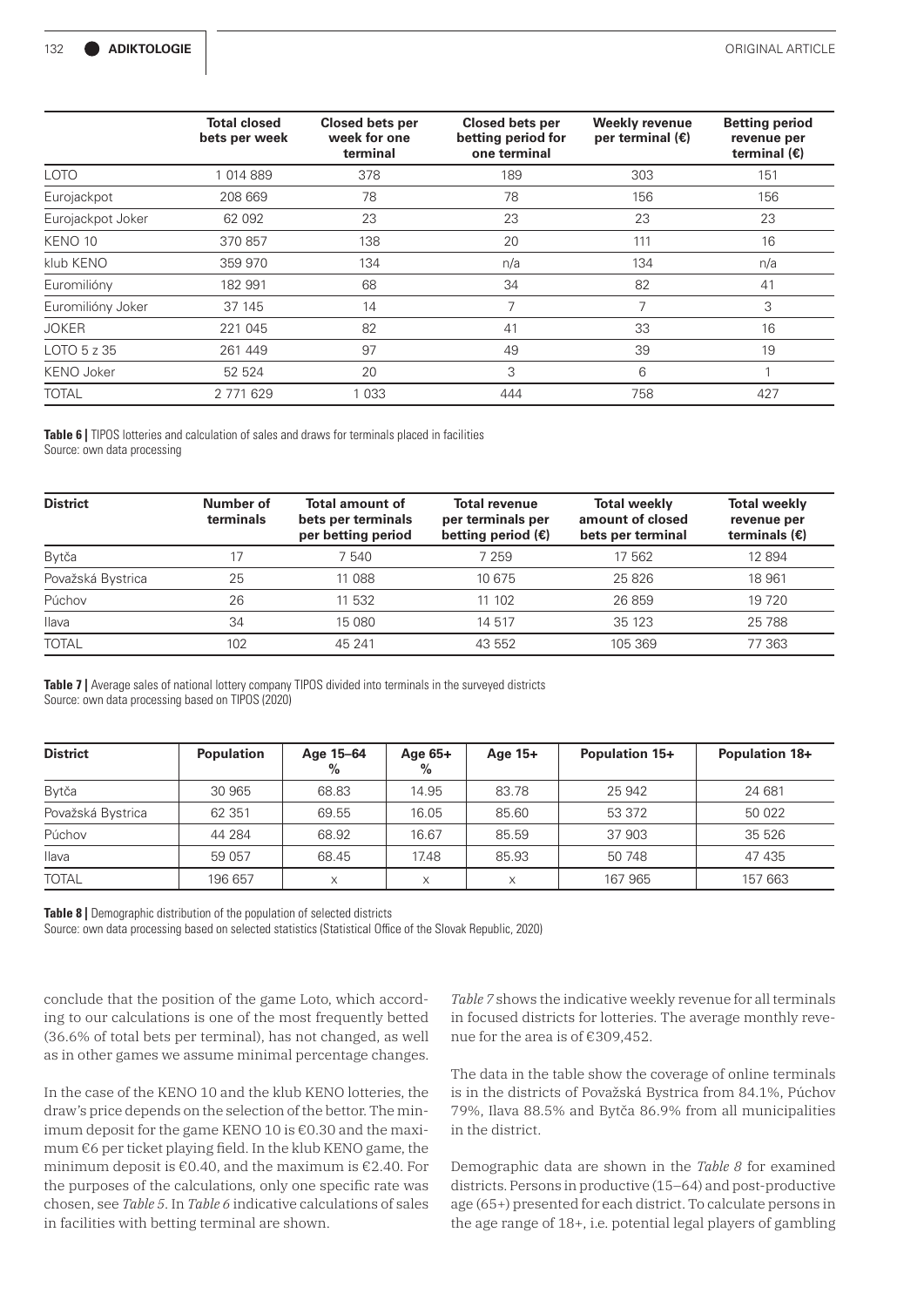games, the ratio from 2018 (total population 5,445,089, per population 18+ 4,592,379) of 84.34% is used and mathematically calculated with respect to other factors (other population groups). The values are relatively stable, and a slight increase in the population of 18+ is expected, as the birth rate is continuously decreasing – population ageing is occurring. The values of the population are according to the year-round values for 2019.

#### **• 4 DISCUSSION AND CONCLUSIONS**

Questionnaire research showed that 33.3% of respondents participate in gambling. The most frequent group of gambling games are lotteries, with more than 60% of players participating in these (20% of the total respondents), followed by scratch cards bought by almost 49% of players. Compared to Chomynová et al. (2015) that stated that 17.2% of the population participate in lotteries, these values are comparable. On the contrary, in the continuity to scratch cards, 16.3% of respondents participated in our research, only 6.9% of the population bought them in the 2015 survey.

In terms of placing a bet, almost 81% of players (27.1% of all respondents) place a bet in lotteries through a terminal placed in facilities. More than 19% (6.2% of respondents) of players place a bet via the Internet. For comparison, the results published in 2015 (Chomynová et al., 2015) suggest that 5.6% of the population places bets over the Internet.

The most popular lottery is the Loto game, in which almost 35% of players place bets. The reason may be mainly the context of the so-called double-bets because Loto contains two draw types. Its popularity is mostly amplified by the largest cash prize of all the lotteries operated by the national lottery company. In terms of lotteries operated in cooperation with a foreign partner, the most popular game is Eurojackpot (almost 31% of players), probably due to high financial winnings, which are several times higher than in Loto.

The analysis of the legislation for lotteries and possible business opportunities in this segment shows that a business entity can operate only a bingo-type lottery without obtaining the status of a national lottery company, which is subject conditioned by law and licensing of state lotteries. The disadvantage of the bingo-type game for the operator is the need to draw winning numbers until all the numbers on at least one sold ticket is drawn. For the following reason, the accumulation of winnings for subsequent periods is minimal, and it is unrealistic to achieve a high winning amount. From the point of view of a lottery player, bingo in the Slovak market represents a unique type of gambling, with a higher chance of winning than a different kind of lotteries. Still, from the point of view of attractiveness for players, it may not be a successful project, especially in terms of winnings. The state, which does not allow entry into the profitable lottery industry (state lottery), is probably also aware of this. However, it is possible to run another number lottery in the form of a charity lottery. It is again conditioned by legislation, which allows it, due to the conditions for foundations could be operated only by large foundations, mostly due to financial conditions. There is a clear contrast from the situation, especially in the USA or Canada, where charity lotteries are held in communities of citizens as a tool to raise funds, mostly in the form of raffles or lotteries such as bingo and others.

In the analysis of the national lottery company TIPOS a. s. we obtain an image of the researched area. Terminals for placing a bet in lotteries are located on average in the territory of 84.6% of municipalities in the surveyed area. Concerning the total number of terminals, the studied area is only 3.59% of the terminals' total number located in Slovakia. According to the data in *Table 7*, it represents 0.91% of annual revenue for lotteries (total bets placed through the terminal located in facilities).

The operation of any type of gambling on the territory of the Slovak Republic is conditioned by many legislative amendments, creating obligations for the operator and a wide range of possibilities for control by the state. Selected types of gambling, operated on devices, that also include lotteries, must be assessed by the future gambling operator in the state examination institute. Primarily to avoid accidental drawing, i.e. without any possibility of intervention, due to a change the results or a drawing algorithm in the case of gaming machines.

However, there is a way of operating "gambling game", which by law does not have to be classified as a gambling game. Therefore, it is not subject to various regulations and obligations. In this category, we can include, e.g. participation in commercial mass media games that involve registration, e.g. via paid SMS. The player – the viewer then waits for the moment when, e.g. in the morning broadcast, will be contacted by telephone and win the price in case of correctly answered the "winning password", which is always determined for each day and thus forces the "gambler" to watch the broadcast every day. This type of gambling is based on obtaining funds from players from all over Slovakia, and the winnings themselves accumulate, e.g. from the beginning of the week, when it is the lowest. At the end of the week, it can reach thousands of Euros in special premiums. However, in terms of the winning principal against the gaming principal, these are amounts in tenths, maximum numbers of percent. *Act no. 30/2019 Coll.* may define this game as a gambling game according to §4 par. 1, or according to par. 5 and 6 does not consider this type as a gambling game – e.g. as a promotional competition in order to support and increase the viewership of the television program. According to the Central Register of Gambling Operators (Gambling Regulatory Authority, 2020), it is not gambling because the mass medium is not listed in it. Thus the operator is exempt from many legal obligations and levies. The author of the article believes that dependence may also arise from participation in this project, as a possible win is expected based on a cash deposit – involvement and drawing a "winning" phone number by random selection, which does not pay the Gambling Regulatory Authority, which a certain amount part is intended for the treatment of gambling addiction.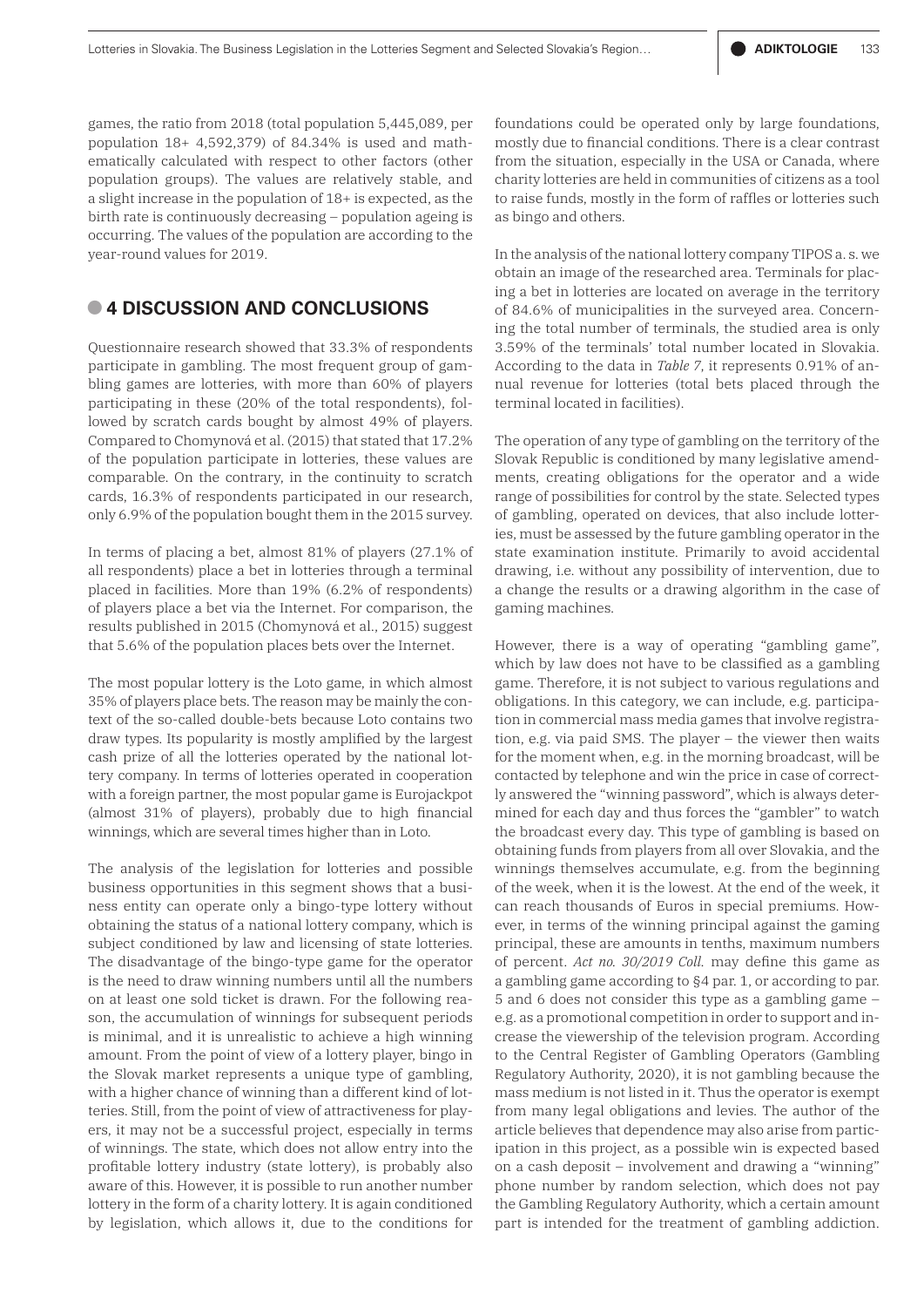Thus, gambling operators are harmed in terms of law and the levy, which, to the detriment of gambling entrepreneurs, pays for the treatment of addictions incurred by a third party which acquires from the income (after deducting the tax liability and fees associated with providing SMS collection services to another entity) considerable benefit. Not to mention the inspection and expert assessment of the "drawing device" of telephone numbers by the examination authority for their eligibility for legitimate drawing.

We think that the Slovak legislation is set up correctly  $\hbox{--}$  it allows the state, as the owner of a national lottery company, full control over nationwide lotteries and other types of gambling. Also, the legislation defines the levy on gambling (in the case of lotteries 20% of the gaming principal; in the case of bingo, 4.5% of the gaming principal to the state budget and 0.5% of the gaming principal to the budget of the municipality in which the bingo is operated), serves for the provision of services of general interest, which are mainly the operation of health care and social assistance, especially for pathological gamblers, administration and operation of a helpline for players with gambling problems, but also for the creation, development, protection and restoration of cultural heritage, etc. The operator of each gambling pays this levy to the state budget, and its amount is conditioned by the type of operated gambling game (*Act no. 30/2019 Coll.*).

The sample size was very small. Only 1.7% of the followers of Považská Bystrica's official Facebook page took part in the study. According to the authors, the main reason was the tense situation of the society and the demand for current information about pandemic situation development, which at the time of data collection was caused by the beginning of the new coronavirus pandemic. We cannot generalise the selected data either, because the research concerned only a selected area of the Slovak Republic (geographically expressed 3.5% of the whole republic's area, due to a special authors request). We recommend, for the possibility of creating comprehensive data, to carry out similarly focused research in various parts of the Slovak Republic and in a more favourable time (not affected by moods in society). Another limit in the calculations is the disregard for players who place bets via the Internet. Research questions can be expanded in future research by considering respondents' property conditions and the influence of social background on participation in number lotteries and generally in gambling. It is also possible to consider other research aspects, e.g. in terms of gender in gambling. By selecting suitable alternative lottery games and an extended research concept, it is possible to research lottery players in the V4 countries, as well as an analysis of legislation and entities operating lotteries in those countries.

**Authors' contributions:** The role of author Zdenko Metzker was to designed and proposed the study, performed the statistical analysis and participated in data interpretation, manuscript preparation and designed the initial manuscript form. Zdenko Metzker also conducted a literature review and participate in statistical analysis. Author Justas Streimikis conducted a summary of related work and supervised the statistical analysis and participated in the preparation of the manuscript.

**Declaration of interest:** The data in the paper are a partial output of the resarch for the purpose of the diploma thesis.